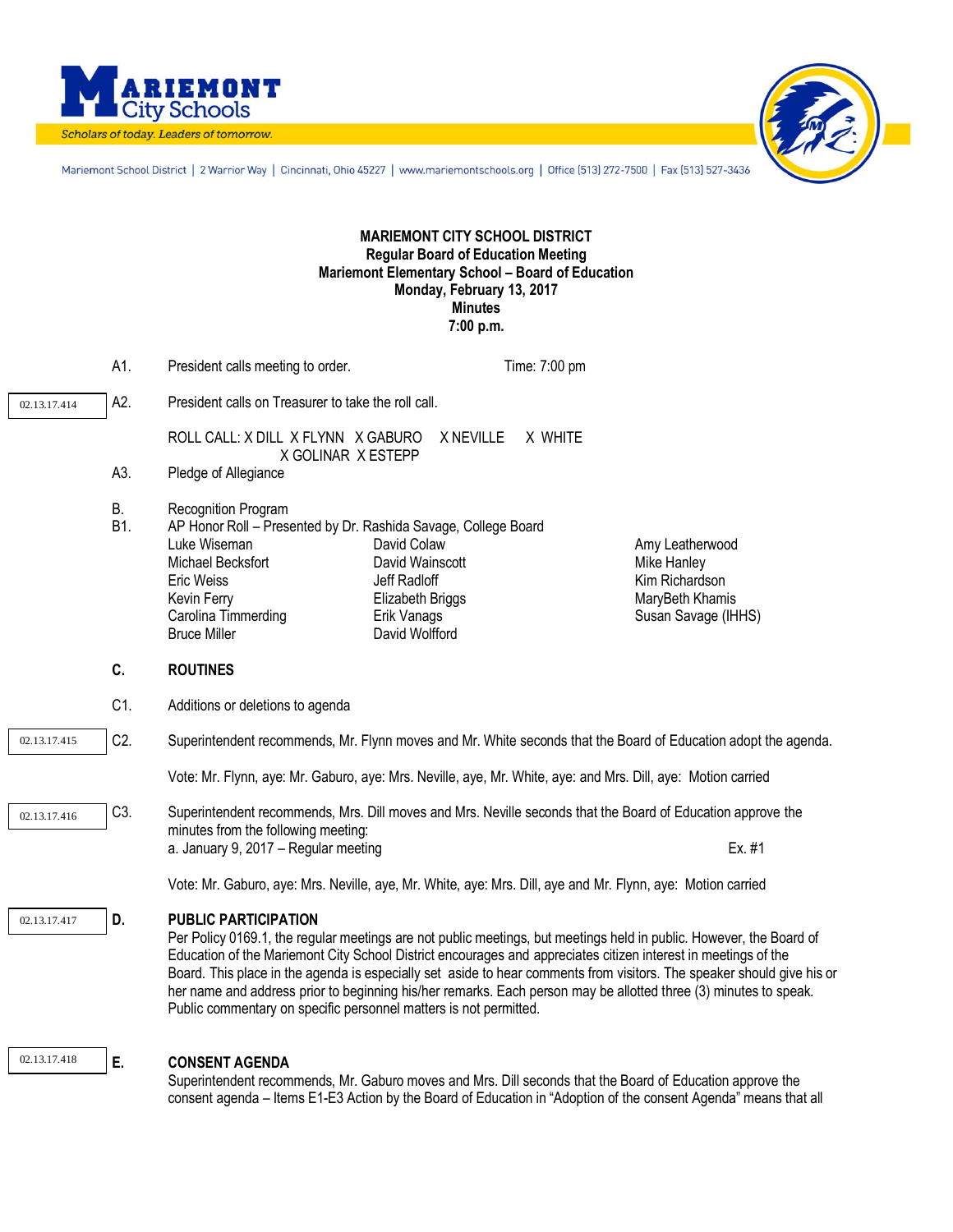E items are adopted by one single motion unless a member of the Board or the Superintendent requests that any such item be removed from the consent agenda and voted upon separately. Employments, where applicable, are contingent upon 1) Verification of education and experience, 2) Proof of proper certification, and 3) Positive results from a criminal records check.

E1 Approve the following Certified Personnel actions:

| a. Retirement    |                                  |         |         |
|------------------|----------------------------------|---------|---------|
| Sheryl L. Melvin | ME 6 <sup>th</sup> Grade Teacher | 34 vrs. | $Ex$ #2 |

E2. Employment – Supplemental – effective for the 2015/2016 school year. All are 100% level unless otherwise indicated. Ex.#3

## E3. Employee Pre-Approval Request**/**Reimbursement for college Credits per Policy a. Approvals

| a. Approvais<br><b>NAME</b>      | <b>BLDG</b> |             | <b>COURSE</b> |                                                | <b>Credits</b>      |
|----------------------------------|-------------|-------------|---------------|------------------------------------------------|---------------------|
| Jen Hrovat                       | TP          |             |               | Why Will Power matters. ED549a                 | 4 Sem. Hrs.         |
|                                  |             |             |               | Reasons Students don't like school             |                     |
|                                  |             |             |               | <b>ED548I</b>                                  | 4 Sem. Hrs.         |
|                                  |             |             |               | Differentiation ED549h                         | 4 Sem. Hrs.         |
|                                  |             |             |               | Mental Health Issues & students                |                     |
|                                  |             |             |               | <b>HE502n</b>                                  | 4 Sem. Hrs. Ex #4   |
| Julie Koehler                    | TP          |             |               | Why Willpower Matters. eD549a                  | 4 Sem. Hrs.         |
|                                  |             |             |               | Reasons Students Don't like School             |                     |
|                                  |             |             |               | ED5481                                         | 4 Sem. Hrs. Ex #5   |
|                                  |             |             |               | Differentiation ED549h                         | 4 Sem. Hrs. Ex #6   |
| Lindsay Merten                   | ΤP          |             |               | Reasons Students don't like school             |                     |
|                                  |             |             |               | <b>ED548I</b>                                  | 4 Sem. Hrs.         |
|                                  |             |             |               | Why Will Power Matters ED549A                  | 4 Sem. Hrs.         |
|                                  |             |             |               | Differentiation: It's not as hard as you think |                     |
|                                  |             |             |               | <b>ED549H</b>                                  | 4 Sem. Hrs. Ex. #7  |
| Lauren Rudinsky                  | <b>TP</b>   |             |               | Why Will Power matters. ED549a                 | 4 Sem. Hrs.         |
|                                  |             |             |               | Reasons Students don't like school             |                     |
|                                  |             |             |               | <b>ED548I</b>                                  | 4 Sem. Hrs. Ex. #8  |
|                                  |             |             |               | Differentiation ED549h                         | 4 Sem. Hrs. Ex #9   |
| Paige Strickland                 | <b>MHS</b>  |             |               | Bringing out the Best in Students 3444         | 3 Sem. Hrs. Ex #10  |
| Marissa Szabo                    | <b>MHS</b>  |             |               | <b>Character Education: Best Practices II</b>  | 3 Sem. Hrs.         |
|                                  |             |             |               | Teaching & Reaching Students from low econ     |                     |
|                                  |             |             |               | Backgrounds                                    | 3 Sem. Hrs. Ex #11  |
| Jusiah Miller                    | <b>ME</b>   |             |               | GT Endorsement Practicum EDSP607               | 3 Sem. Hrs. Ex # 12 |
|                                  |             |             |               |                                                |                     |
| a. Reimbursements<br><b>NAME</b> |             | <b>BLDG</b> |               | <b>COURSE</b>                                  |                     |
|                                  |             |             |               | Gifted/Talented Assessment                     | <b>AMOUNTS</b>      |
| Jusiah Miller                    |             | ME          |               |                                                |                     |
|                                  |             | <b>TP</b>   |               | Gifted/Talented Program Design                 | \$1200.00 Ex #13    |
| Tom Zaya                         |             |             |               | Hands on Math Real World                       | \$220.00 Ex #14     |
| Jim Barr                         |             | <b>MJHS</b> |               | ED458oay 16-500                                |                     |
|                                  |             |             |               | Trends/Issues in Measurement<br>EDP650A        |                     |
|                                  |             |             |               |                                                |                     |
|                                  |             |             |               | Edu/Ind/Exceptionalities EDP656                | \$1200.00 Ex #15    |

Vote: Mrs. Neville, aye, Mr. White, aye: Mrs. Dill, aye, Mr. Flynn, aye and Mr. Gaburo, aye: Motion carried

**F. ACTION AGENDA** 

02.13.17.419

02.13.17.420

F1. Approve high school participation/field trip to Global Student Leader Summit: – The Future of Food: Travels to Greece and Italy between June 29, 2017-July 10, 2017.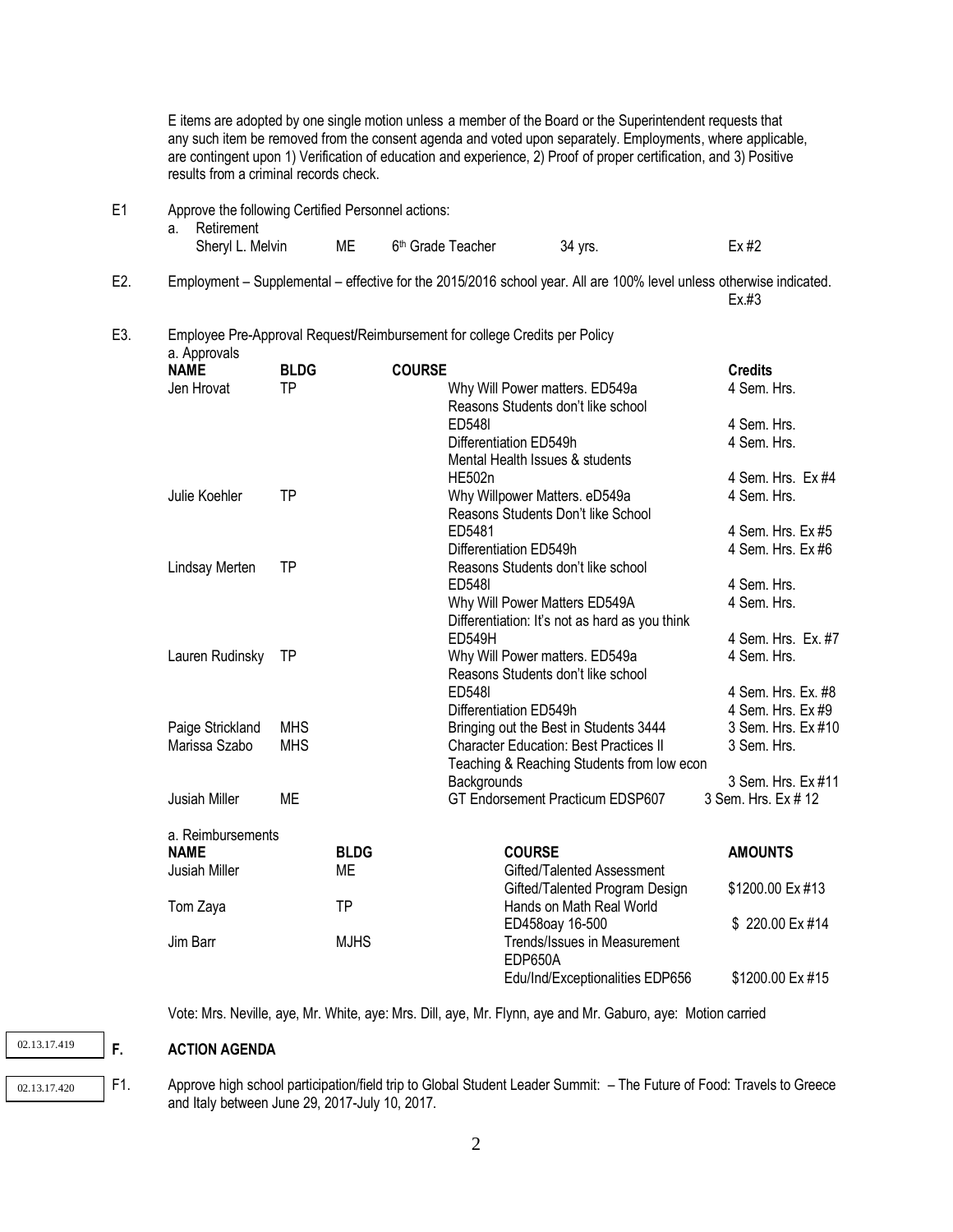|              |     | Motion by: Mrs. Neville, second by Mr. Gaburo that the board approves the High School participation/field trips to<br>Global Leader Student Summit to Greece and Italy scheduled for June 29, 2017-July 10, 2017.                                   |  |
|--------------|-----|-----------------------------------------------------------------------------------------------------------------------------------------------------------------------------------------------------------------------------------------------------|--|
|              |     | Vote: Mr. White, aye: Mrs. Dill, aye, Mr. Flynn, aye, Mr. Gaburo, aye and Mrs. Neville, aye: Motion carried                                                                                                                                         |  |
| 02.13.17.421 | F2. | Approve high school participation/field trip - Service Learning: Eco-Citizenship in Ecuador's Amazon Basin: Ecuador.<br>travels to Ecuador and Galapagos Islands. Travels to Ecuador and Galapagos Islands scheduled June 5, 2017-June<br>18, 2017. |  |
|              |     | Motion by: Mr. Flynn, second by Mrs. Neville that the board approves the High School Service Learning trip to<br>Amazon Basin, Ecuador and Galapagos Islands scheduled for June 5, 2017-June 18, 2017.                                              |  |
|              |     | Vote: Mrs. Dill, aye, Mr. Flynn, aye, Mr. Gaburo, aye, Mrs. Neville, aye and Mr. White, aye: Motion carried                                                                                                                                         |  |
| 02.13.17.422 | F3. | Approve high school Latin class participation/field trip to Rome and Sorrento, Italy. A tour that travel to Italy from March<br>25, 2017-April 1, 2017.                                                                                             |  |
|              |     | Motion by: Mr. Gaburo, second by Mrs. Dill that the board approves the High School Latin class participation/field trip<br>to Italy scheduled for March 25, 2017-April 1, 2017.                                                                     |  |
|              |     | Vote: Mr. Flynn, aye; Mr. Gaburo, aye; Mrs. Neville, aye Mr. White, aye: and Mrs. Dill, aye: Motion carried                                                                                                                                         |  |
| 02.13.17.423 | F4. | Approve high school Spanish class participation/field trip to Adventure in Spain - Spain. Travel to Spain scheduled for<br>March 24, 2017-April 1, 2017.                                                                                            |  |
|              |     | Motion by: Mr. Gaburo, second by Mrs. Neville that the board approves the High School Spanish class<br>participation/field trip to Spain scheduled for March 24, 2017-April 1, 2017.                                                                |  |
|              |     | Vote: Mr. Gaburo, aye Mrs. Neville, aye, Mr. White, aye: Mrs. Dill, aye, and Mr. Flynn, aye, Motion carried                                                                                                                                         |  |
| 02.13.17.424 | F5. | Approve Jr. High School 8 <sup>th</sup> Grade Class participation/field trip to Washington, DC.<br>Scheduled for May 31, 2017-June 3, 2017.                                                                                                         |  |
|              |     | Motion by: Mr. Gaburo, second by Mr. Flynn that the board approves the Jr. High School $8^{th}$ Grade Class<br>participation/field trip to Washington, DC scheduled for May 31, 2017-June 3, 2017                                                   |  |
|              |     | Vote: Mrs. Neville, aye, Mr. White, aye: Mrs. Dill, aye, Mr. Flynn, aye, and Mr. Gaburo, aye: Motion carried                                                                                                                                        |  |
| 02.13.17.425 | F6. | Approve revision to Policy 5111: Eligibility of Resident/Non-Resident Students<br>Ex #16                                                                                                                                                            |  |
|              |     | Motion by: Mr. Flynn, second by Mr. Gaburo that the board approves the revisions to Policy 5111 as presented.                                                                                                                                       |  |
|              |     | Vote: Mr. White, aye: Mrs. Dill, aye, Mr. Flynn, aye, Mr. Gaburo, aye and Mrs. Neville, aye: Motion carried                                                                                                                                         |  |
| 02.13.17.426 | F7. | Approve the resolution of appointment of Ken White to Great Oaks Career Campuses Governing Board for a three<br>year term of office to commence on 1/1/2017 and expire on 12/31/2019.<br>Ex #17                                                     |  |
|              |     | Motion by: Mr. Flynn, second by Mr. Gaburo that the board approves the resolution of appointment of Ken White to<br>Great Oaks Career Campuses Governing Board for a three-year term of office to commence on 1/1/2017 and expire<br>on 12/31/2019. |  |
|              |     | Vote: Mrs. Dill, aye, Mr. Flynn, aye, Mr. Gaburo, aye, Mrs. Neville, aye and Mr. White, aye: Motion carried                                                                                                                                         |  |
| 02.13.17.427 | G.  | <b>FINANCIAL REPORT</b>                                                                                                                                                                                                                             |  |